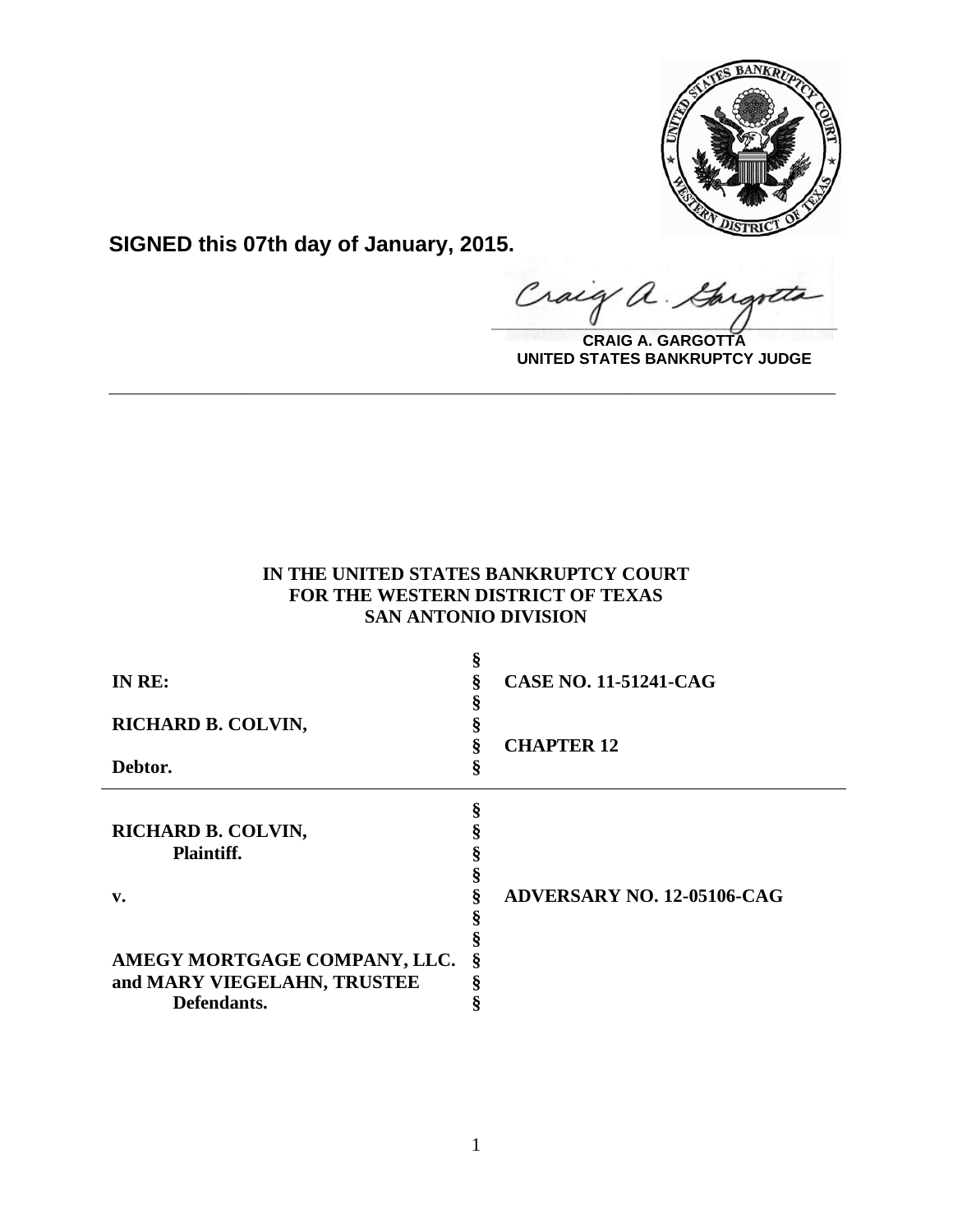## **MEMORANDUM OPINION**

Came on to be considered the above-numbered adversary proceeding, and in particular, Defendant Amegy Mortgage Company, LLC's Motion to Dismiss (Adv. ECF No. 74)<sup>1</sup> ("Motion to Dismiss") filed August 6, 2014, responses, argument, and supporting evidence. The Court has jurisdiction over this proceeding under 28 U.S.C. §§ 157 and 1334. Venue is proper under 28 U.S.C. § 1408(1). This proceeding is referred to this Court under the District's Standing Order of Reference. This proceeding is a core proceeding under 28 U.S.C. § 157(b), specifically each of Debtor's claims fall under one or more of the following sections:

- 1) 28 U.S.C. § 157(b)(F) (proceedings to determine, avoid, or recover preferences);
- 2) 28 U.S.C. § 157(b)(G) (motion to terminate, annul, or modify the automatic stay);
- 3) 28 U.S.C. § 157(b)(H) (proceedings to determine, avoid, or recover fraudulent conveyances);
- 4) 28 U.S.C. § 157(b)(K) (determinations of the validity, extent, or priority of liens); and
- 5) 28 U.S.C. § 157(b)(O) (other proceedings affecting . . . the adjustment of the debtorcreditor or the equity security holder relationship).

The Court notes that the Supreme Court's decision in *Stern v. Marshall*, 131 S. Ct. 2594 (2011) does not suggest or hold that the Court lacks authority to hear and enter final orders regarding avoidance actions, claims for violation of the automatic stay, annulment of the co-debtor stay, or equitable subordination.<sup>2</sup> The Court took this matter under advisement and finds that Amegy Mortgage Company's Motion to Dismiss should be GRANTED in part, and DENIED in part.

 $\overline{a}$ 

<sup>&</sup>lt;sup>1</sup> Unless otherwise noted, references to documents on the docket for Adversary Case No. 12-05106 shall be referred to by "Adv. ECF No." and references to documents on the docket for Bankruptcy Case No. 11-51241 shall be referred to by "BK ECF No."

<sup>&</sup>lt;sup>2</sup> Debtor did raise argument that *Stern v. Marshall* gave this Court's subject matter jurisdiction over Debtor's claim for a Cell Tower Tract easement. This argument has no applicability to this Court's constitutional authority to hear and enter a final order on the matter, but it will be discussed in the context of the claims for violation of the automatic stay.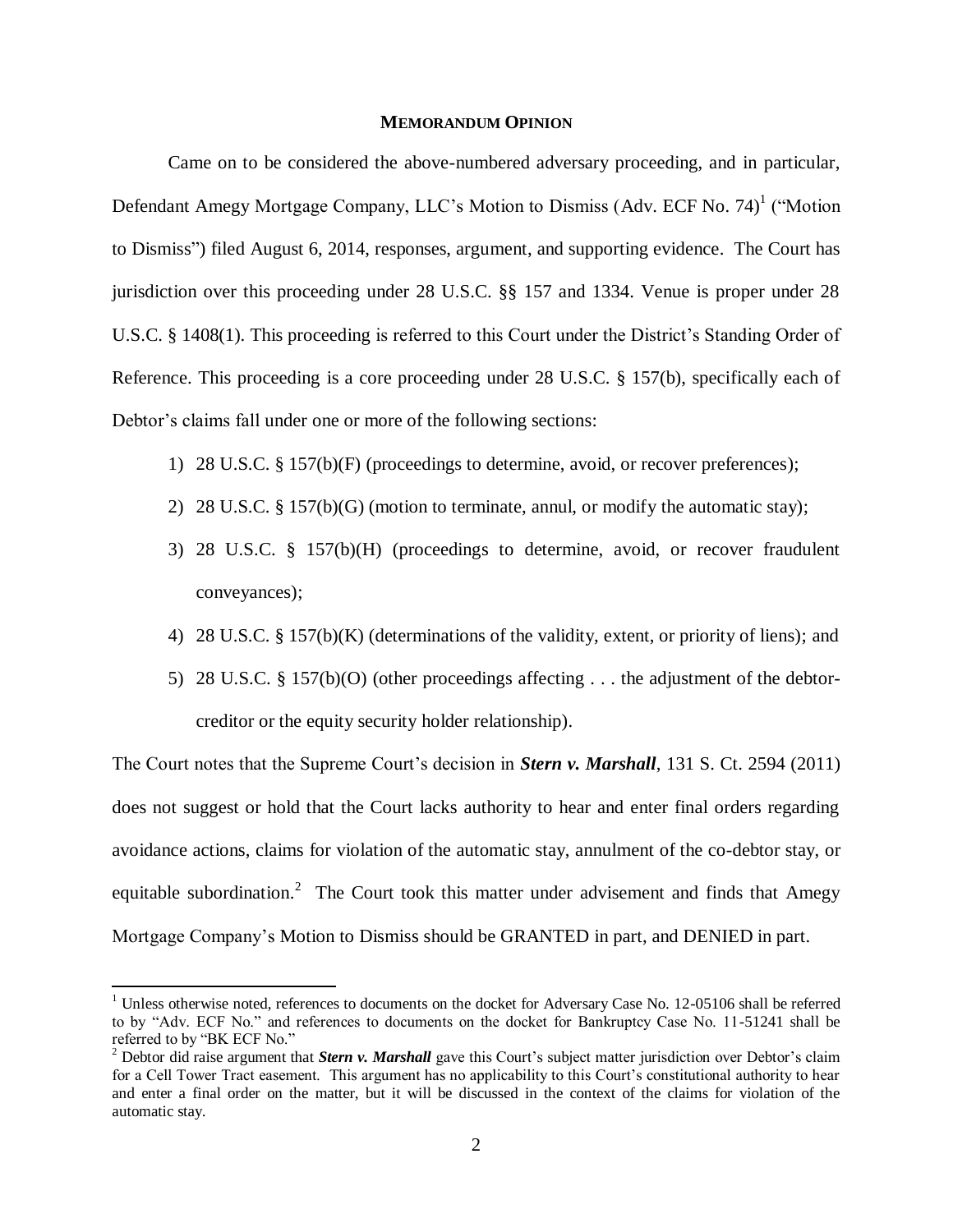## **FACTUAL AND PROCEDURAL BACKGROUND**

In December 2005, Amegy Mortgage Company ("Amegy") made a loan to Debtor and his wife, secured by a Deed of Trust (the "2005 Deed of Trust") on 48 acres of land in Kerrville, Texas (the "Property") (Adv. ECF No. 67). On November 20, 2006, Debtor and his wife renewed the loan ("Renewed Note") payable to Amegy Mortgage in the principal amount of \$988,000.00 (Adv. ECF No. 67). To secure the Renewed Note, Debtor and his wife granted a lien (the "2006 Deed of Trust") to Amegy only for the front half of the Property (the "Home Tract") (Adv. ECF No. 67). The back half of the Property (the "Cell Tower Tract") was subject to lease for a cell tower and was unencumbered (Adv. ECF No. 3). According to Debtor, the Cell Tower Tract has no road access except for over the Home Tract (Adv. ECF No. 3).

On January 19, 2007, Amegy recorded a Release of Lien that states it released its liens described in the 2005 Deed of Trust (Adv. ECF No. 67). Amegy alleged that the 2006 Deed of Trust contained a scrivener's error because the metes and bounds description was not attached (Adv. ECF No. 74). Therefore, on February 4, 2011, Amegy filed a Corrected Deed of Trust to repair the scrivener's error (Adv. ECF No. 74). Debtor contends that the Corrected Deed of Trust either perfected the 2006 Deed of Trust because the original was void, or alternatively, that the Corrected Deed of Trust re-perfected the 2006 Deed of Trust because the lien on the Home Tract was released on January 19, 2007 (Adv. ECF No. 67). On April 4, 2011, within ninety days of the recording of the Corrected Deed of Trust, Debtor filed this bankruptcy proceeding (Adv. ECF No. 67).

Debtor claimed the Home Tract as exempt in accordance with 11 U.S.C. § 522(b) as his rural Texas homestead (Adv. ECF No. 74). No party filed an objection to Debtor's homestead exemption and all deadlines to file such an objection have since past. (Adv. ECF No. 74). On April 14, 2011, Amegy filed a Motion for Relief From Stay to foreclose on the Home Tract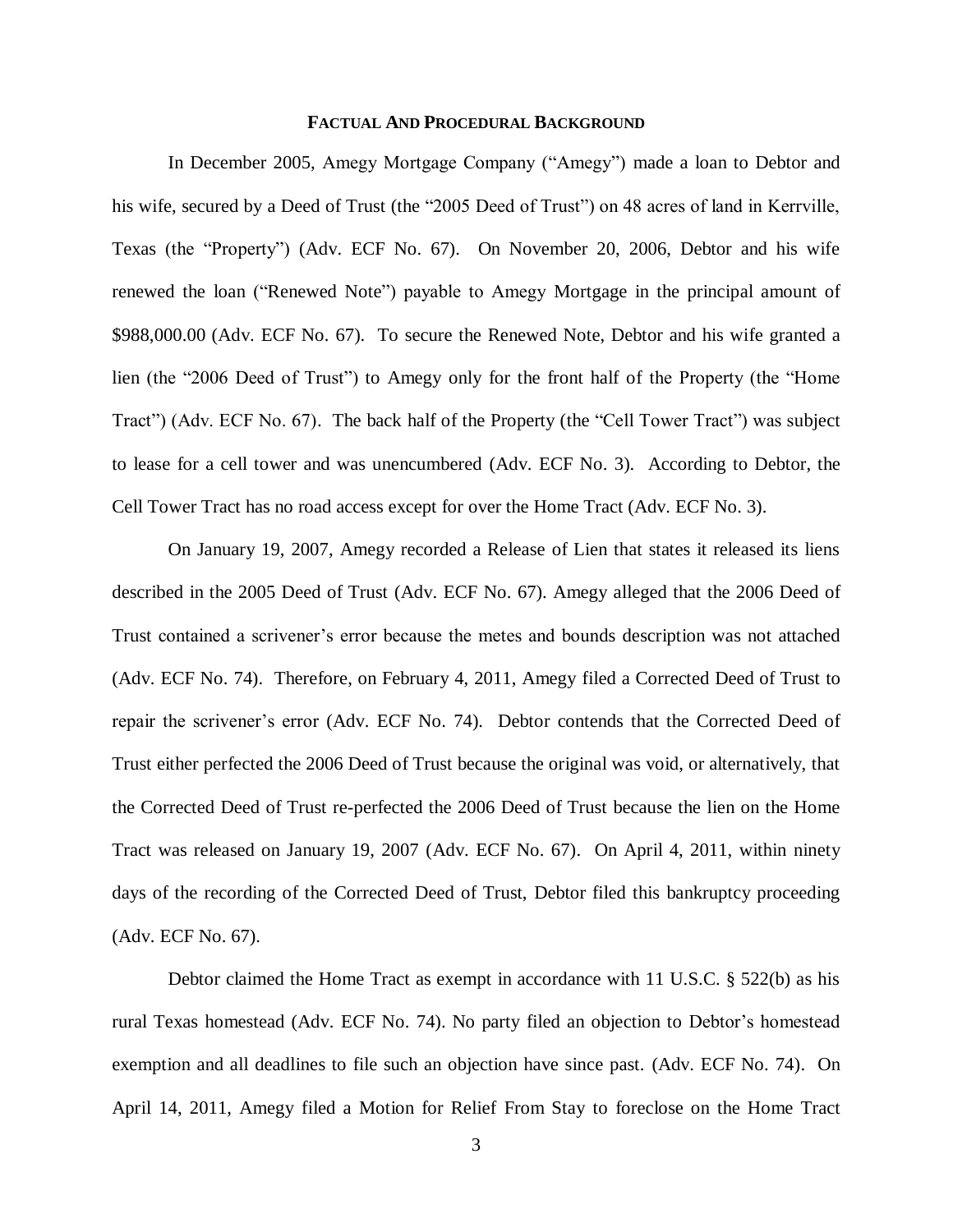(Adv. ECF No. 67). Debtor, Amegy, and the Chapter 12 Trustee entered into an Agreed Order Lifting the Stay that gave Debtor until January 3, 2012 to market and sell the Home Tract or the stay would lift (BK ECF No. 35). Debtor did not sell the Home Tract and on February 7, 2012, Amegy acquired title to the Home Tract through a non-judicial foreclosure sale (Adv. ECF No. 67).

On March 13, 2012, after Amegy foreclosed on the Home Tract, Debtor filed an adversary proceeding ("Adversary Proceeding I") in bankruptcy court seeking a declaration of an easement across the Home Tract (Adv. ECF No. 58). Amegy filed a Motion to Dismiss under Federal Rule of Civil Procedure 12(b)(6) asserting that res judicata barred Debtor's easement claim (Adv. ECF No. 58). After Debtor did not file a response, Bankruptcy Judge Leif Clark entered an order dismissing Adversary Proceeding I with prejudice (Adv. ECF No. 58).

On August 2, 2012, Debtor filed another adversary proceeding ("Adversary Proceeding II") seeking to enforce the easement that he asserted in Adversary Proceeding I, to which Amegy again filed a Motion to Dismiss (Adv. ECF No. 58). After hearing, Bankruptcy Judge John Ackard dismissed Adversary Proceeding II with prejudice (Adv. ECF No. 58). On January 3, 2013, Debtor appealed the bankruptcy court's dismissal of Adversary Proceeding II (Adv. ECF No. 58). Senior District Judge David Ezra vacated the bankruptcy court's dismissal of Adversary Proceeding II (Adv. ECF No. 58). The district court found that the bankruptcy court lacked subject matter jurisdiction over the easement claim, but because the Agreed Order Terminating Stay did not mention an avoidance claim, it did not bar Debtor from later pursuing an avoidance action (Adv. ECF No. 58).

On July 11, 2014, Debtor filed a Second Amended Complaint ("Amended Complaint") asserting that: (1) Debtor's interest in the Home Tract is superior to that of Amegy's because the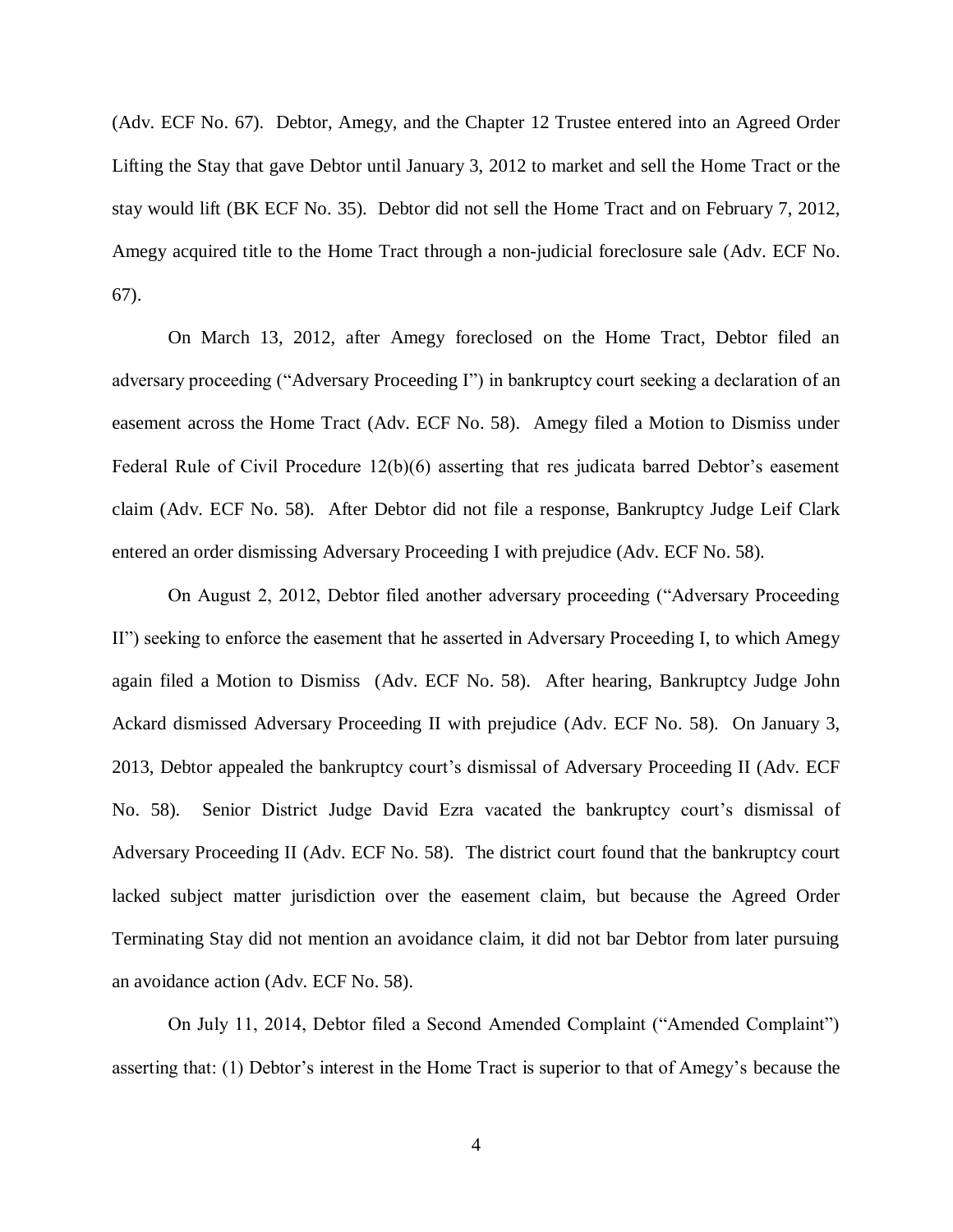Corrected Deed of Trust could be avoided under  $\S 547^3$  or  $\S 544$ ; (2) Amegy violated the codebtor stay protecting Debtor's wife; (3) Amegy violated the automatic stay by preventing Debtor and Debtor's agent from accessing to the Cell Tower Tract easement; (4) Amegy violated the automatic stay by foreclosing on Home Tract; (5) Amegy violated the automatic stay by preventing Debtor's realtor from putting up a "For Sale" sign; and (6) Amegy's interest in the Home Tract should be equitably subordinated to that of Debtor's pursuant to  $\S$  510(c) (Adv. ECF No. 67).

On August 6, 2014, Amegy filed a Motion to Dismiss arguing that: (1) any avoidance claims concerning the exempted Home Tract must be dismissed because this Court lacks subject matter jurisdiction over the Home Tract; (2) Debtor is not the proper party to assert a violation of the co-debtor stay, or alternatively, that this Court should annul the co-debtor stay retroactively; (3) any claims for violations of the automatic stay concerning Debtor's access to the Cell Tower Tract must be dismissed because this Court lacks of subject matter jurisdiction over the Cell Tower Tract easement; and (4) Debtor's claim for equitable subordination should be dismissed because Debtor failed to reserve the right of action in Debtor's Plan (Adv. ECF No. 74).

On August 25, 2014, Debtor filed Plaintiff's Response and Answer to Motion to Dismiss (Adv. ECF No. 77). On September 2, 2014, Amegy filed a reply thereto, further elaborating on its Motion to Dismiss (Adv. ECF No. 80). Debtor then filed an Amendment/Supplement/Clarification to Response and Answer to Motion to Dismiss on September 22, 2014, which was untimely and therefore not considered by the Court (Adv. ECF No. 82). A hearing was held on September 23, 2014 and the matter was taken under advisement.

 $\overline{\phantom{a}}$ 

<sup>3</sup> Unless otherwise noted, all references are to Title 11 , U.S.C. *et seq.*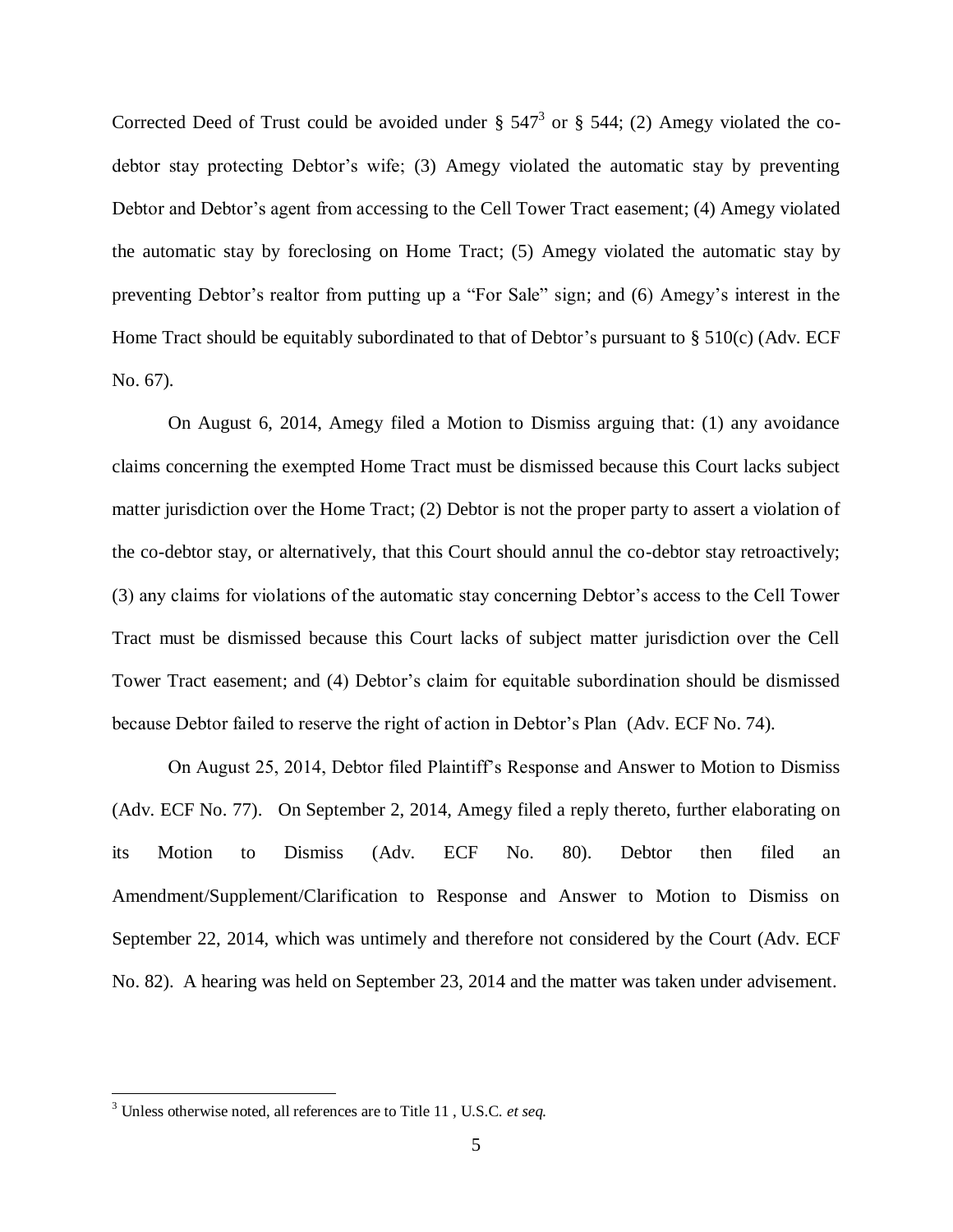### **DISCUSSION**

The claims in Debtor's Second Amended Complaint that Amegy moved to dismiss can be classified as avoidance actions under §§ 547 and 544; claims for violation of the co-debtor stay and automatic stay; and claims for equitable subordination<sup>4</sup> (Adv. ECF No. 67).

### **A. Avoidance Actions**

 $\overline{\phantom{a}}$ 

Amegy argues that because Debtor exempted the Home Tract, this Court lacks subject matter jurisdiction over avoidance actions concerning the Home Tract. Generally, bankruptcy courts lack subject matter jurisdiction over homestead property because such exempted property is removed from the bankruptcy estate for the benefit of the debtor. *IRS v. Luongo (In re Luongo)*, 259 F.3d 323, 335 (5th Cir. 2001). Therefore, Amegy maintains that because the Home Tract was properly exempted, this Court must dismiss Debtor's avoidance actions concerning the Home Tract.

Debtor raises the following arguments in support of this Court's subject matter jurisdiction over Debtor's avoidance actions: (i) the Bankruptcy Code expressly provides for avoidance actions to recover exempt property under  $\S$ § 522(g) and (h); (ii) the Court retains jurisdiction over exempt property under *Veigelhan v. Frost (In re Frost)*, 744 F.3d 384 (5th Cir. 2014); (iii) avoidance actions to recover exempt property under a fraudulent transfer theory are not barred because it is against exempt property; and (iv) Debtor's exempt homestead has not been decided (Adv. ECF No. 77).

The Court finds that  $\S$  522(g) is not independently applicable in this context. Section 522(g) does not entitle a party to avoid the transfer of arguably exempt property, but rather it

<sup>4</sup> The remaining claims for turnover, damages, and attorney's fees are not applicable to the consideration of Amegy's Motion to Dismiss (Adv. ECF No. 67). Turnover would only be appropriate if this Court were to find that Debtor could maintain an avoidance action. Claims for damages and attorney's fees cannot be properly determined within the context of this Motion to Dismiss because Debtor may still prevail on Debtor's remaining claims.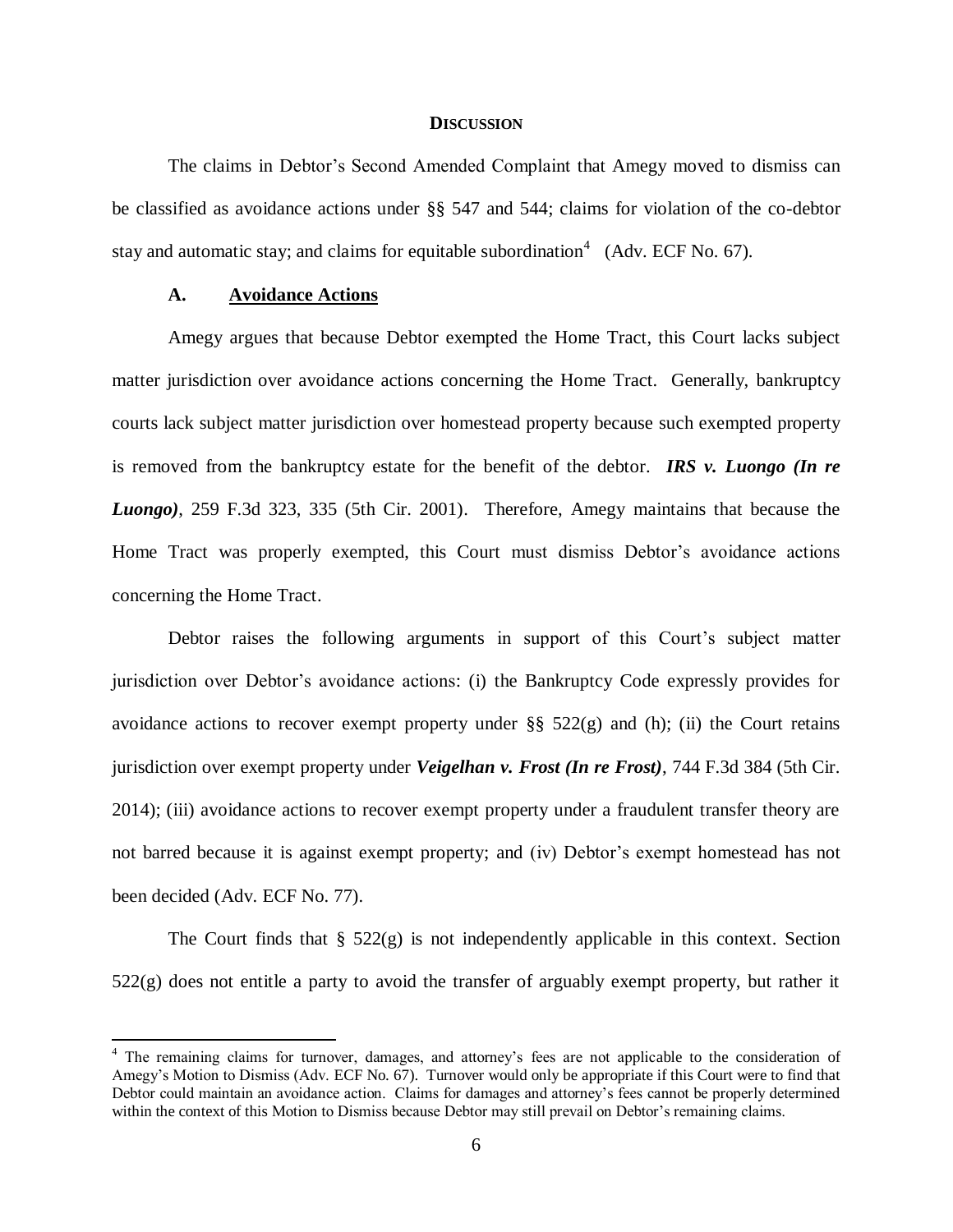provides the mechanism by which a debtor may exempt property returned to the estate and the requirements for doing so. *Moser v. Bank of Tyler (In re Loggins)*, 513 B.R. 682, 693 n.41 (Bankr. E. D. Tex. 2014). Therefore,  $\S$  522(g), standing alone, is inapplicable to this matter. *Frost* is also inapplicable to this matter. Debtor contends that under *Frost*, bankruptcy courts retain jurisdiction over homestead property until such time as a case is closed. *Frost* concerns a debtor who failed to reinvest proceeds from the sale of an exempt homestead asset within six months. *See generally Frost,* 744 F.3d 384. While *Frost* may be applicable to whatever proceeds, if any, Debtor derived from the foreclosure sale, it does not give this Court subject matter jurisdiction over the property that was sold.

Debtor did exempt the Home Tract as his homestead. As established during argument, Debtor has never made an assertion that contradicts his exemption of the Home Tract as homestead property. The only avoidance action available to Debtor, § 522(h), requires that the transfer sought to be avoided affect exempt property. If the Home Tract were non-exempt property, however, Debtor would not have standing to bring an avoidance action under § 522(h).

The discussion of § 522(h) within the context of avoidance actions under §§ 547 and 544 requires a more exacting discussion. Debtor claims that this Court retains subject matter jurisdiction over his avoidance actions under  $\S$  522(h). Debtor seeks to avoid Amegy's recordation of the Corrected Deed of Trust as a preferential transfer under § 547, or alternatively, as a fraudulent transfer under  $\S 544$ .<sup>5</sup> Section 522(h) provides that:

The debtor may avoid a transfer of property of the debtor or recover a setoff to the extent that the debtor could have exempted such property under subsection  $(g)(1)$ of this section if the trustee had avoided such transfer, if— (1) such transfer is avoidable by the trustee under section  $544, \ldots, 547 \ldots$  of this title; and

 $\overline{a}$ 

<sup>&</sup>lt;sup>5</sup> Debtor also raises several sections of the Texas Business and Commercial Code, which are only available to trustees and debtors under § 544. If Debtor lacks standing to bring a claim under § 544 pursuant to § 522(h), Debtor also cannot bring an avoidance action under the applicable provisions of the Texas Business and Commercial Code.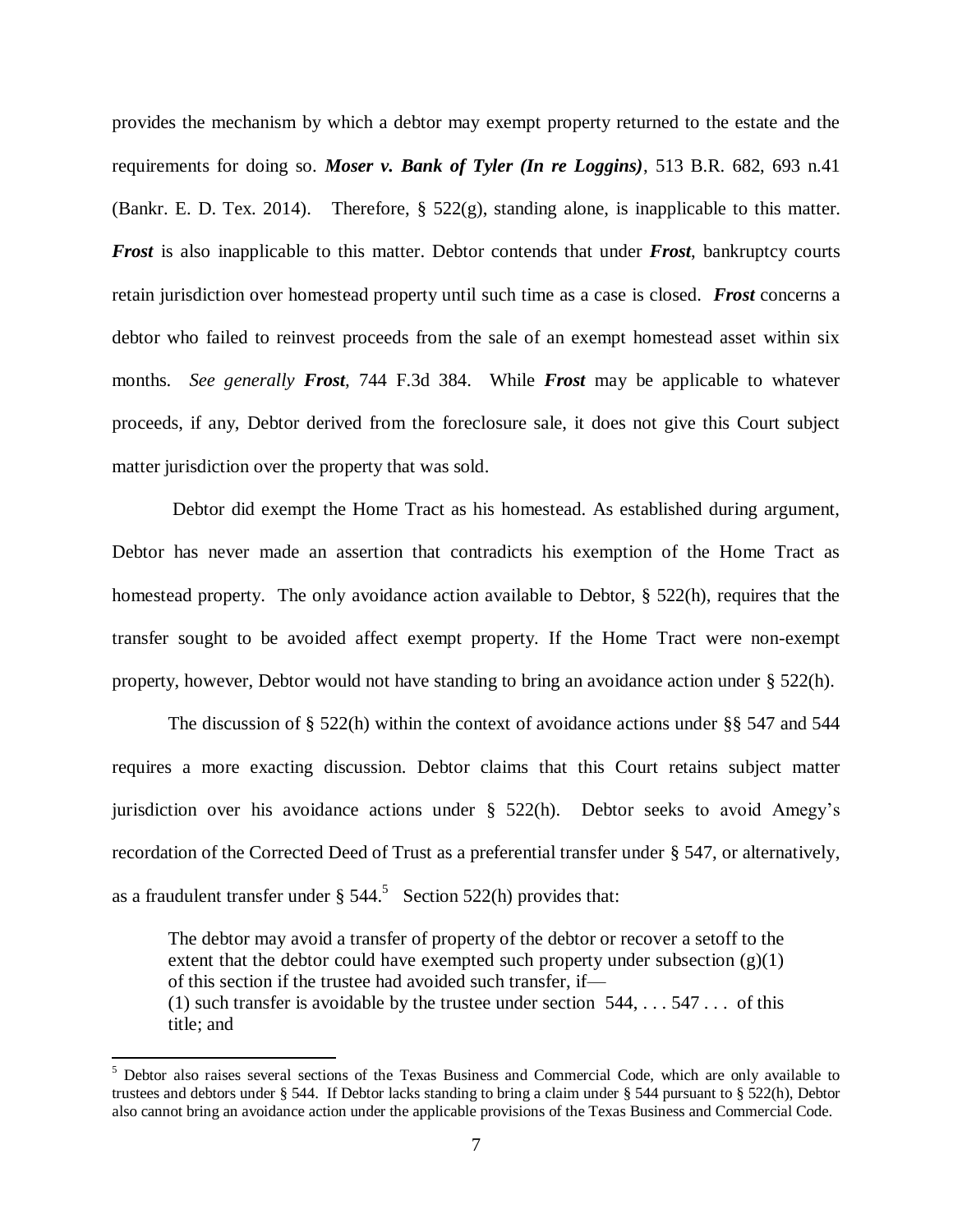(2) the trustee does not attempt to avoid such transfer.

Subsection  $(g)(1)$  provides that:

[T]he debtor may exempt under subsection (b) of this section property that the trustee recovers . . . , to the extent that the debtor could have exempted such property under subsection (b) of this section if such property had not been transferred, if—

(1)(A) Such transfer was not a voluntary transfer of such property by the debtor; and

(B) the debtor did not conceal such property. . . .

Taken together, a debtor may avoid a transfer of exempt property only if: (i) the transfer was not a voluntary transfer of property by the debtor; (ii) the debtor did not conceal the property; (iii) the trustee did not attempt to avoid the transfer; (iv) the transferred property is of a kind that the debtor would have been able to exempt from the estate if the trustee had avoided the transfer under  $\S$  522(g); and (v) the debtor seeks to exercise on the trustee's enumerated avoidance powers. *Realty Portfolio, Inc. v. Hamilton (Matter of Hamilton)*, 125 F.3d 292, 297 (5th Cir. 1997).Here, the only elements at issue are whether the transfer to be avoided impaired the debtor's exempt property—i.e. (iv) whether the transferred property is of a kind that debtor would have been able to exempt—and (i) whether the transfer was voluntary. *See In re D'Ambrosia*, 61 B.R. 588, 590 (Bankr. N.D. Ill. 1986) (finding that "[e]ven if the debtor herein could prove that creation of the lien herein is a preference, he would be able to avoid the lien only to the extent it impairs his exemption rights"); *see also Hamilton*, 125 F. 3d at 297 ("Section 522(h) specifically grants debtors standing to avoid certain involuntary transfers of exempt property").

There were several transfers of the Home Tract: (i) Debtor granted the 2006 Deed of Trust on the Home Tract to secure the Renewed Note; (ii) Amegy, pursuant to their agreement with Debtor, attempted to or did in fact record the 2006 Deed of Trust; (iii) Amegy filed a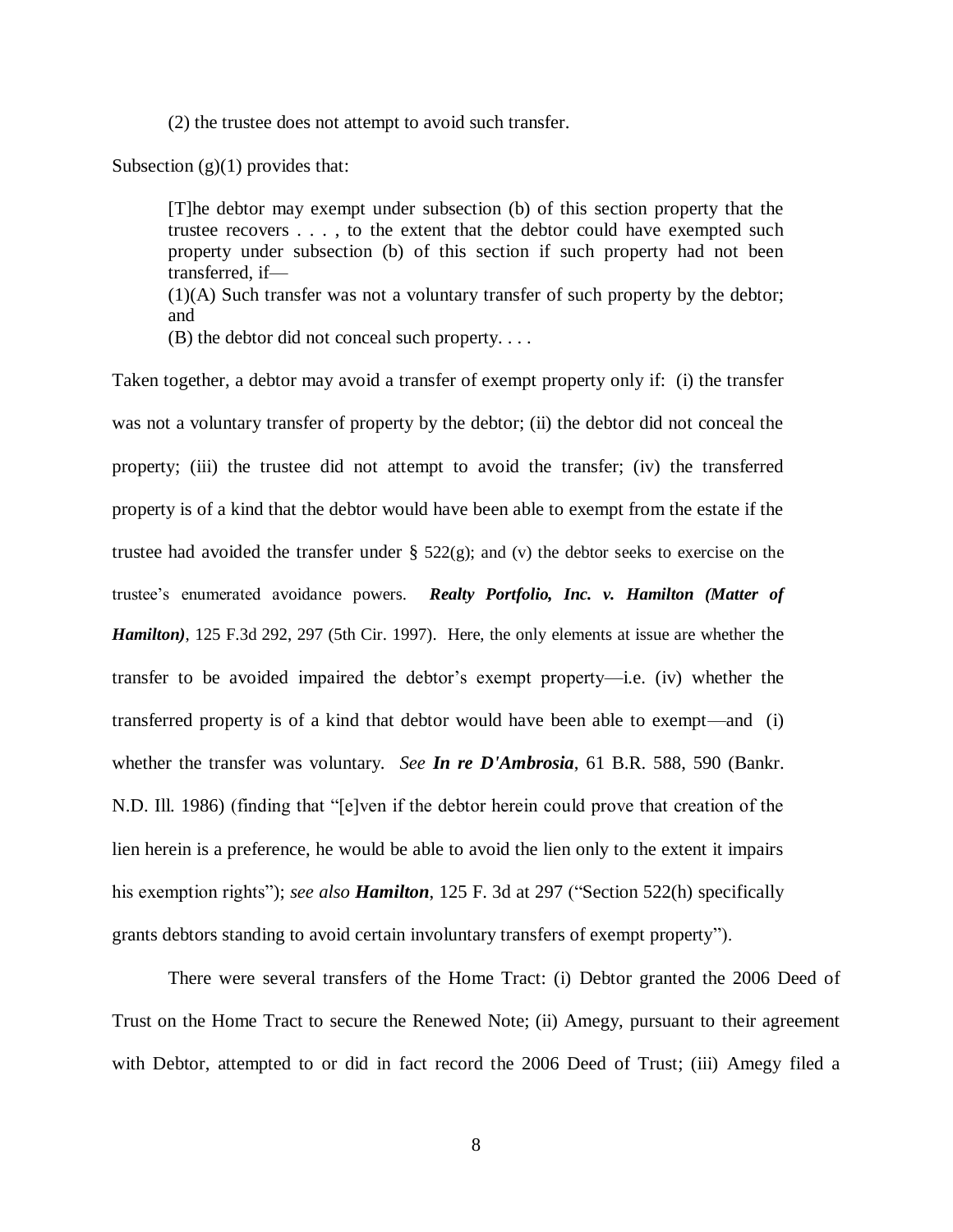Corrected Deed of Trust in February 2011 that either perfected or re-perfected the 2006 Deed of Trust; and (iv) Amegy foreclosed on the Home Tract pursuant to Agreed Order Lifting Stay.

The only transfers that actually impaired Debtor's interest in the Home Tract were Debtor granting the 2006 Deed of Trust and Amegy foreclosing on that Deed of Trust. The perfection or re-perfection of the 2006 Deed of Trust did not further impair Debtor's interest in the Home Tract but rather only affected creditors' interests in the Home Tract. *See Gilliam v. Bank of Am. Mortg., LLC (In re Gilliam)*, 2004 WL 3622646, at \*3 (Bankr. D. Kan. Oct. 28, 2004) ("The transfer [debtor] is actually trying to avoid here (and would have to avoid to enhance her homestead exemption) is her original granting of the mortgage to [the mortgage creditor]"). Even if a trustee may have been able to avoid the perfection or re-perfection of the lien under § 547<sup>6</sup> or § 544, §§ 522(g) and 522(h) preclude a Debtor from doing the same. *Id*. The remaining transfers—Debtor's granting of the 2006 Deed of Trust on the Home Tract and Amegy's foreclosure on the Home Tract pursuant to the Agreed Order Lifting Stay—were both voluntary.<sup>7</sup> Therefore, Debtor lacks standing to avoid any of the transfers of the Home Tract under § 522(h).

Because Debtor does not have standing to bring an avoidance action for a preference or a fraudulent transfer, these claims must be dismissed for a lack of subject matter jurisdiction. *See Flournoy v. Trust Co. of Columbus (In re Weaver)*, 632 F.2d 461, 462 n.6 (5th Cir. 1980) (finding that because standing is a constitutional requirement, lack of standing deprives the court

 $\overline{a}$ 

<sup>&</sup>lt;sup>6</sup> A trustee likely could not have avoided the Corrected Deed of Trust as a preferential transfer. As the Fifth Circuit has noted, a bankruptcy trustee cannot avoid transfer of property unless property would have been in the estate and therefore, available to debtor's general creditors. *Cage v. Wyo-Ben, Inc*. (*In re Ramba, Inc)*, 437 F.3d 457, 459– 60 (5th Cir. 2006). Nevertheless, Debtor may have been able to avoid the transfer if the transfer sought to be avoided was involuntary because the availability of assets to creditors cannot be relevant to an action by debtor to avoid a preference pursuant to §§ 522(h) and 547. *Deel Rent-A-Car, Inc. v. Levine*, 721 F.2d 750, 758 (11th Cir. 1983). The application of the "diminution of estate" test in this context would contradict the explicit language of § 522(h) and therefore, in the context of a debtor's preference action under § 522(h), it is immaterial whether the transfer was of an interest of a debtor. *Id.* at 757.

 $<sup>7</sup>$  In Debtor's Amended Complaint, Debtor did not seek to avoid Amegy's foreclosure on the Home Tract done</sup> pursuant to the Agreed Order under § 522(h).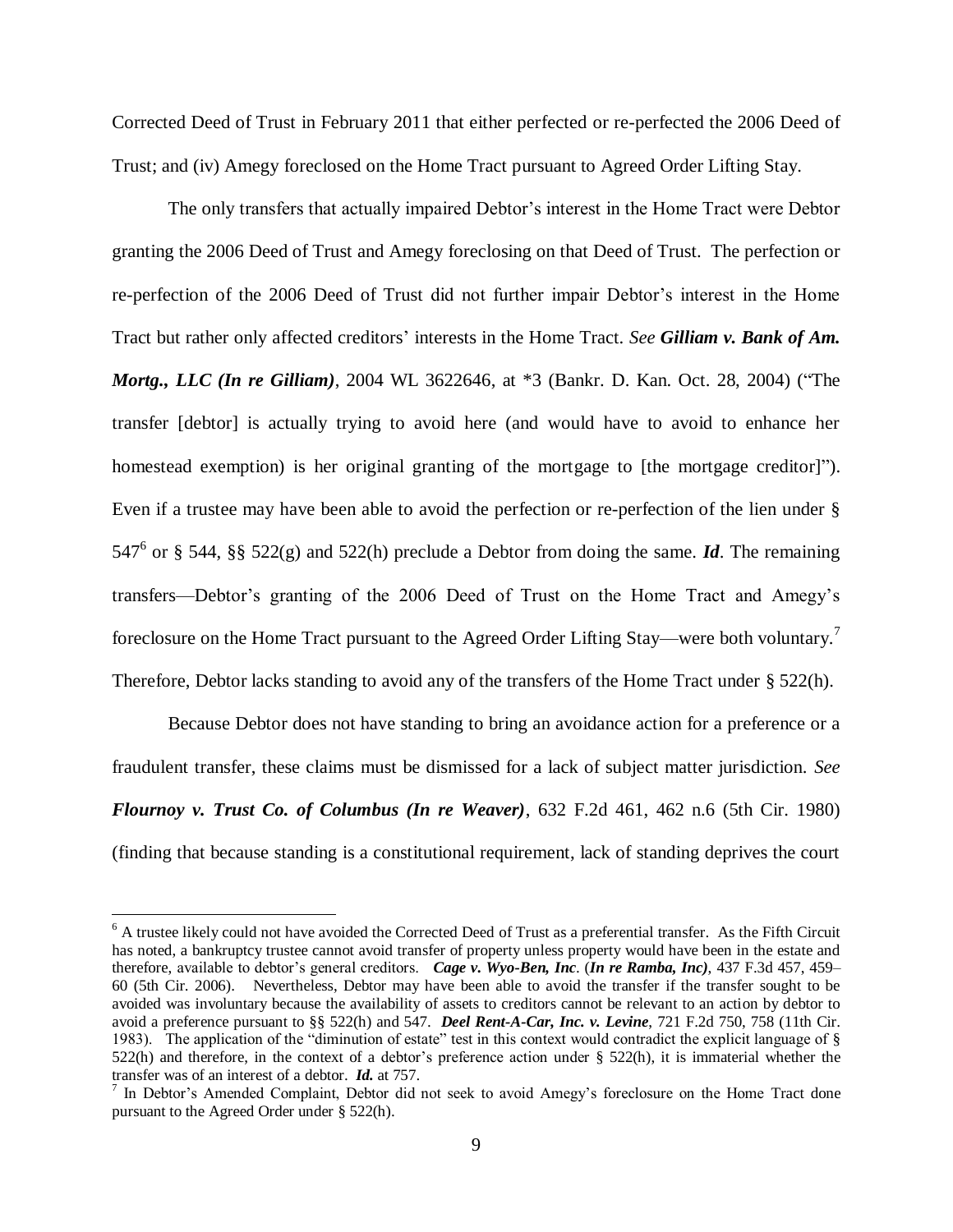of subject matter jurisdiction). Because Debtor does not have standing to bring an avoidance action under § 522(h), this Court lacks subject matter jurisdiction over Debtor's avoidance actions concerning the Home Tract.<sup>8</sup>

# **B. Claims for Violations of the Co-Debtor Stay and the Automatic Stay under § 362**

Debtor alleges that Amegy violated the co-debtor stay and the automatic stay by: (1) foreclosing on the Home Tract without lifting the co-debtor stay as to Debtor's wife; (2) denying Debtor or his agents access to a Cell Tower Tract easement; (3) foreclosing on a void or voidable deed of trust; and/or (4) precluding Debtor's realtor from accessing the Cell Tower Tract and from placing a "For Sale" sign outside the fence line.

## 1. Annulment of the Co-Debtor Stay

 $\overline{a}$ 

Congress intended courts apply case law arising under § 1301 to the co-debtor stay in Chapter 12, under § 1201. *In re SFW, Inc.*, 83 B.R. 27, 30 (Bankr. S.D. Cal. 1998). Courts have recognized that, notwithstanding the absence of specific language in § 1301 authorizing the court to annul the co-debtor stay, § 1301(c) is flexible enough to permit granting an annulment of the co-debtor stay. *In re Morris*, 365 B.R. 613, 618 (Bankr. E.D. Va. 2007). Nevertheless, annulment is only appropriate in limited circumstances—for instance, to balance the equities between the parties. *Id*.

As Debtor argues, the co-debtor stay was enacted primarily for the benefit of debtors by relieving them from pressures that creditors might exert on co-debtors who were friends, relatives, and fellow employees of the debtor. *Id.* at 619 (citing 8 *Collier On Bankruptcy* ¶ 1301.01 (Alan N. Resnick & Henry J. Sommer, eds., 15th ed. rev. 3/06)). Where the creditor is

<sup>&</sup>lt;sup>8</sup> The Court does not find that this Court lacks subject matter jurisdiction over the Home Tract because Debtor exempted the property. Rather, the Court finds that this Court lacks subject matter jurisdiction over Debtor's avoidance actions concerning the Home Tract because Debtor lacks standing to bring the avoidance actions.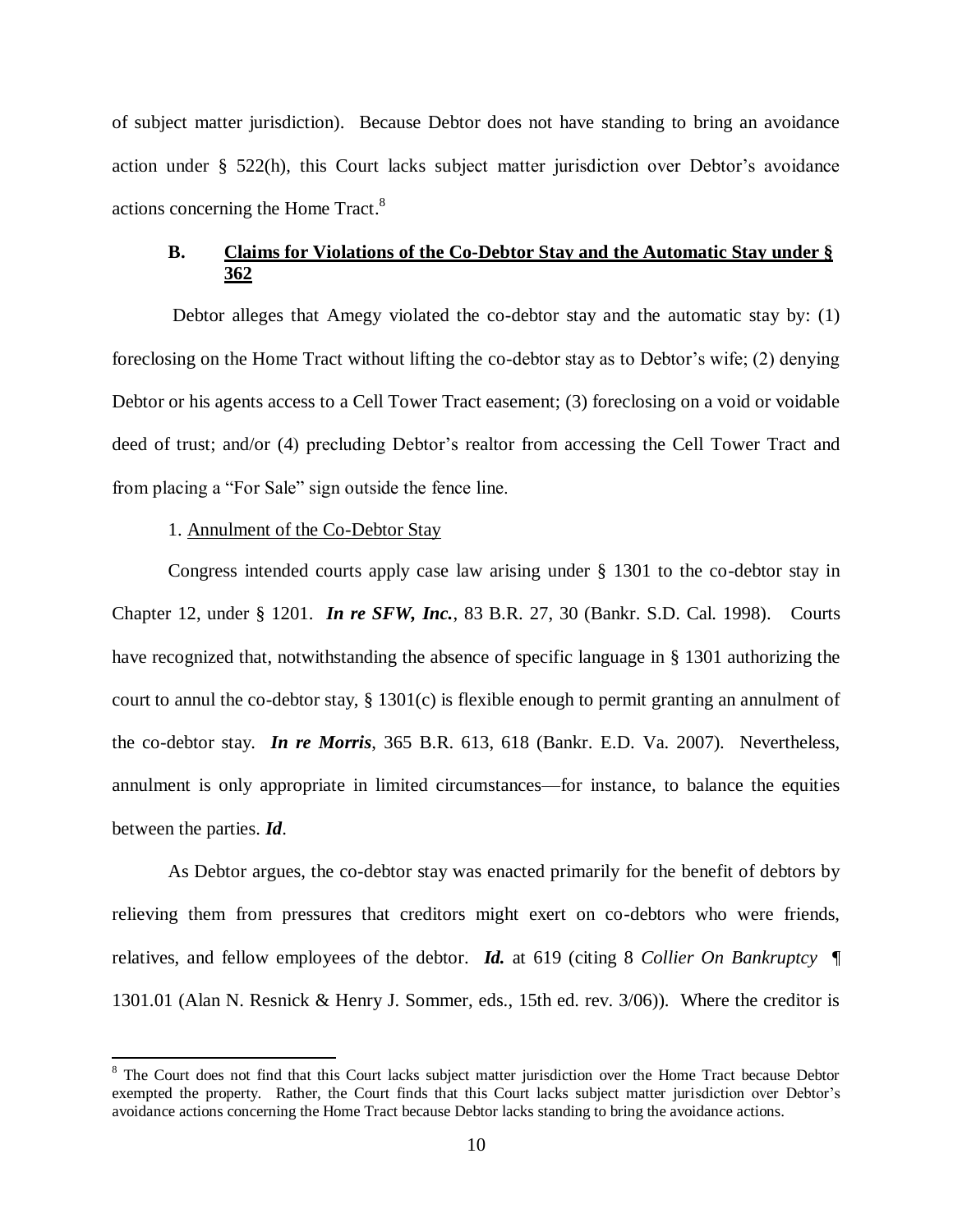granted relief from the automatic stay—particularly if the debtor did not oppose relief from stay—the purpose of the co-debtor stay no longer exists as to that creditor and relief from the codebtor stay, if requested, is invariably granted. *See In re Morris*, 365 B.R. at 619–20 (allowing annulment of the co-debtor stay to validate a foreclosure sale where debtor did not file an answer to creditor's motion for relief from stay to foreclose on real property).

After Debtor entered into the Agreed Order to Lift the Stay, the purpose for the co-debtor stay no longer existed with respect to Amegy's foreclosure. While Amegy should have requested relief from the co-debtor stay, it is inequitable to now allow Debtor to undermine the foreclosure that resulted from the agreement Debtor himself made with Amegy. This is one of the limited circumstances where it is necessary to annul the co-debtor stay retroactively in order to balance the equities between the parties. Because this Court finds that the co-debtor stay should be retroactively annulled, Debtor's claims for violation of the co-debtor stay are dismissed.

### 2. Violations of the Automatic Stay

Under Federal Rule of Civil Procedure 12(b)(1), a claim may be properly dismissed for lack of subject matter jurisdiction. *Home Builders Ass'n of Miss., Inc. v. City of Madison*, 143 F.3d 1006, 1010 (5th Cir. 1998). Judge Ezra's Opinion is clear: this Court lacks subject matter jurisdiction over the Cell Tower Tract easement (Adv. ECF No. 58). Therefore, any claim for an alleged violation of the automatic stay that is predicated upon the existence of the Cell Tower Tract easement must be dismissed.

Debtor argues that under *Executive Benefits* this Court may enter proposed findings of fact and conclusions of law with regards to the Cell Tower Tract easement. *Exec. Benefits Ins. Agency v. Arkison*, 134 S. Ct. 2165 (2014). *Executive Benefits* concerns a bankruptcy court's

11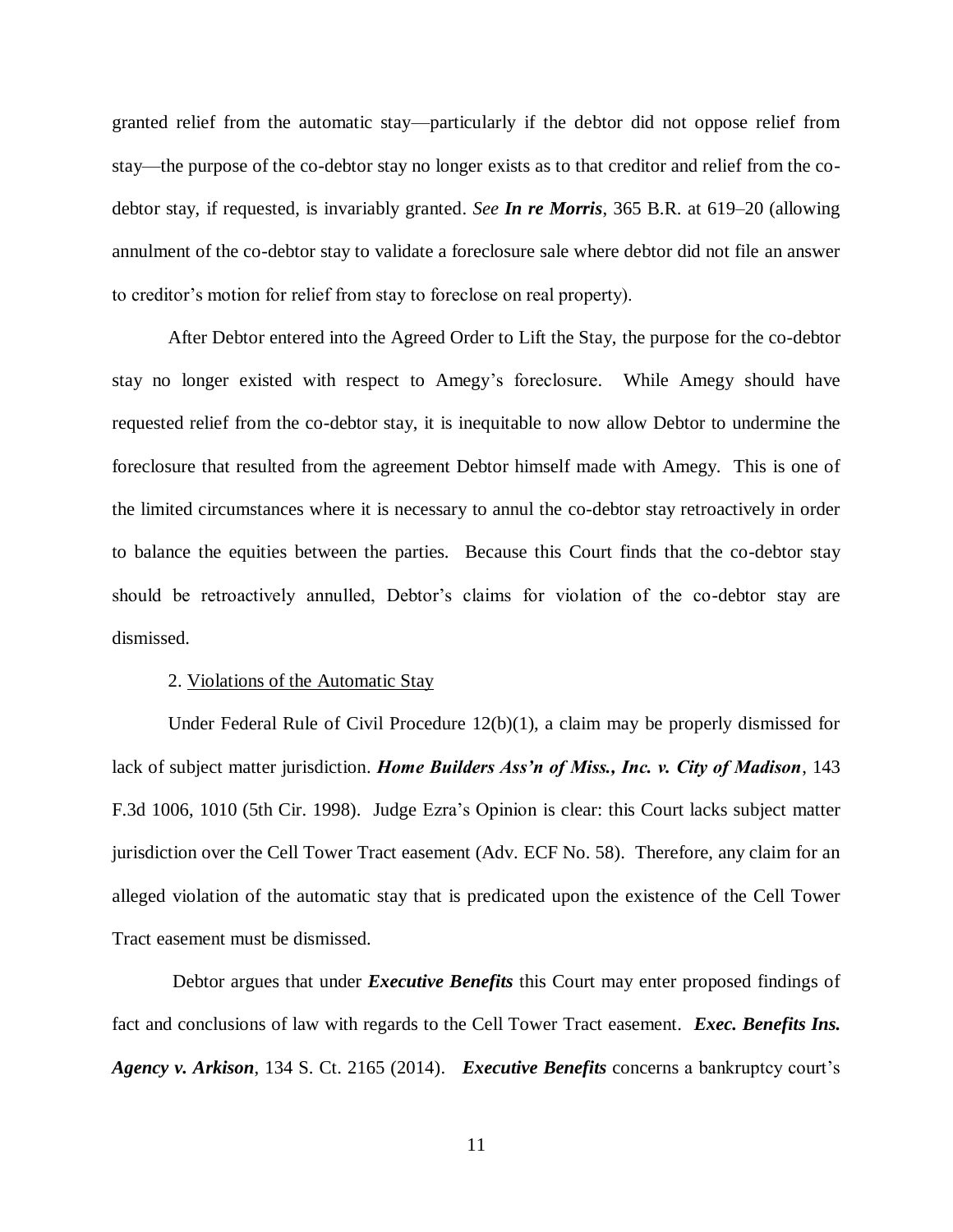constitutional power to enter a final order in a proceeding—not a bankruptcy court's subjectmatter jurisdiction. *Id*. As Judge Ezra's Opinion points out, whether a bankruptcy court has subject matter jurisdiction is a separate question from—but one that is often confused with whether the court has constitutional power to enter a final order in a proceeding (Adv. ECF No. 58). Because this Court lacks subject matter jurisdiction over the Cell Tower Tract easement, this Court cannot make any finding as to the existence of such an easement. Therefore, Debtor's claims that Amegy violated the automatic stay which are predicated upon the existence of the Cell Tower Tract easement must be dismissed.

Debtor also argues that Amegy also violated the automatic stay in ways not related to the Cell Tower Tract easement. Debtor contends that Amegy's foreclosure on the Corrected Deed of Trust violated the automatic stay because the deed was void or voidable (Adv. ECF No. 77). This argument, however, overlooks the Agreed Order Terminating Stay signed on June 7, 2011 (BK ECF No. 35). That Order explicitly provides that Amegy "shall be allowed to take any and all actions necessary to exercise any and all rights [Amegy] may have in the [Home Tract], including the non-judicial foreclosure of the [Home Tract]" (BK ECF No. 35). The Order, as agreed to by Debtor, functioned to terminate the automatic stay under § 362 with respect to Amegy's foreclosure upon Corrected Deed of Trust. At the time Amegy foreclosed on the Corrected Deed of Trust, there was no automatic stay prohibiting such an action. Debtor cannot prove any set of facts that would support a violation of an automatic stay that was previously terminated. Therefore, Debtor's claim for violation of the automatic stay resulting from Amegy's foreclosure on the Corrected Deed of Trust is dismissed. *Benton v. United States*, 960 F.2d 19, 21 (5th Cir. 1992).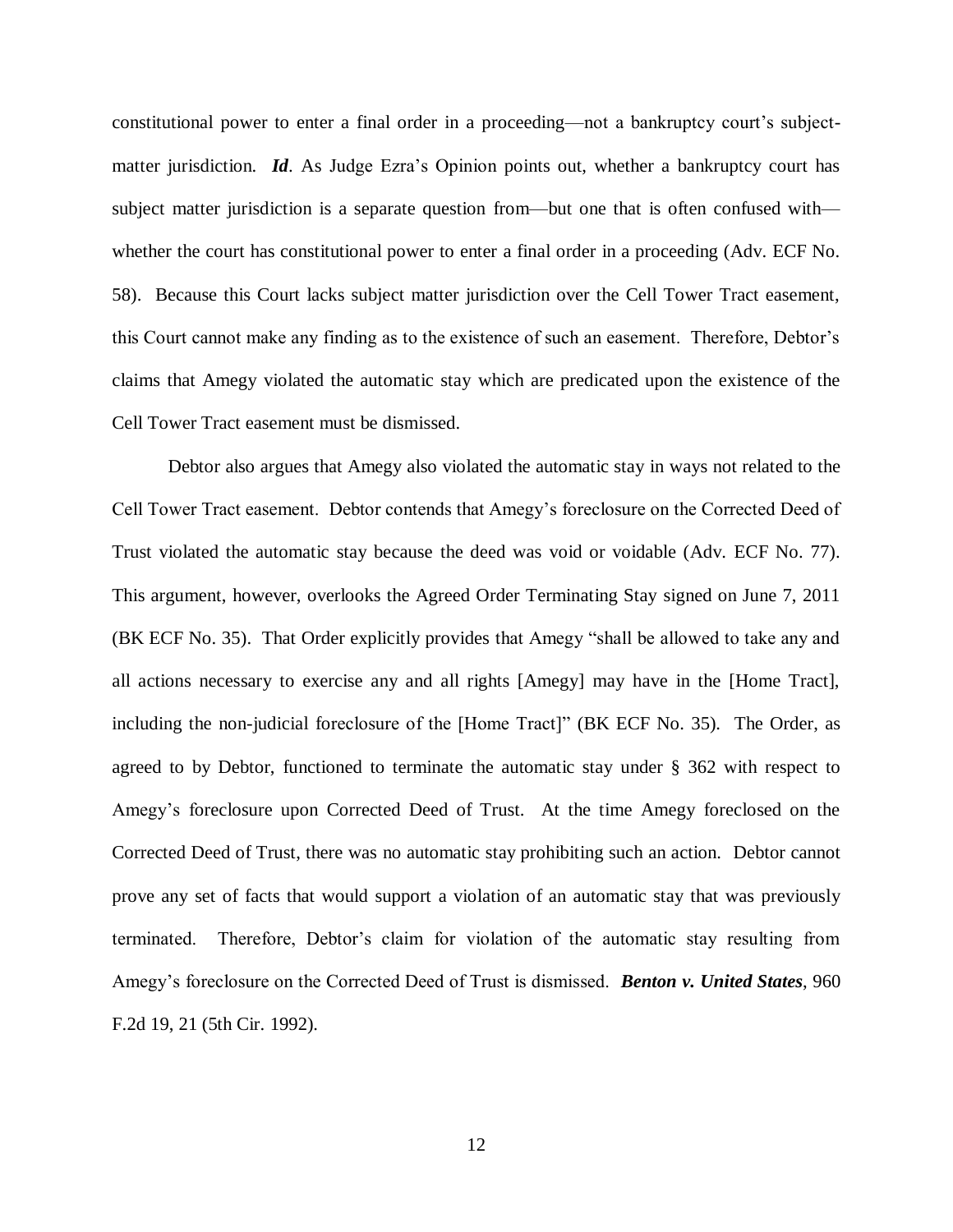Finally, Debtor alleges that Amegy has exercised control over property of Debtor's bankruptcy estate, in violation of  $\S$  362(a)(3), by precluding Debtor's realtor from placing a "For Sale" sign outside the fence line and/or denying Debtor's realtor access to the Home Tract (Adv. ECF No. 77). Although Debtor has not provided this Court with facts sufficient to determine whether a violation of the automatic stay occurred in this context, a motion to dismiss should only be granted if it appears certain that the plaintiff cannot prove any set of facts in support of his claim that would entitle him to relief. *Benton*, 960 F.2d at 21. Here, there are factual issues that have yet to be determined, including: (1) the location and size of the "For Sale" sign; (2) the number of times Debtor's realtor was denied access to the Cell Tower Tract; (3) what damages were caused by Amegy's actions; and (4) what rights or remedies are available to Debtor. It is possible that relief under  $\S$  362(a)(3) could be granted depending on the disposition of those factual issues. Therefore, Amegy's Motion to Dismiss concerning Debtor's claims for violation of the automatic stay based on Amegy's preclusion of Debtor's realtor from placing a "For Sale" sign and accessing the Home Tract is denied.

# **C. Equitable Subordination**

Although the issue of standing was not argued by either party in the context of equitable subordination, this Court may raise the issue of standing sua sponte. *Ford v. NYLCare Health Plans of Gulf Coast, Inc.*, 301 F.3d 329, 331–32 (5th Cir. 2002). Because standing is an element of the constitutional requirement of "case or controversy," a lack of standing deprives a court of subject matter jurisdiction. *In re Weaver*, 632 F.2d at 462 n. 6.

The purpose of equitable subordination is to remedy wrong doing by one creditor, in the interests of the remaining creditors. *Societa Internazionale Turismo, SPA v. Barr* (*In re Lockwood)*, 14 B.R. 374, 380–81 (Bankr. E.D.N.Y.1981) ("The fundamental aim of equitable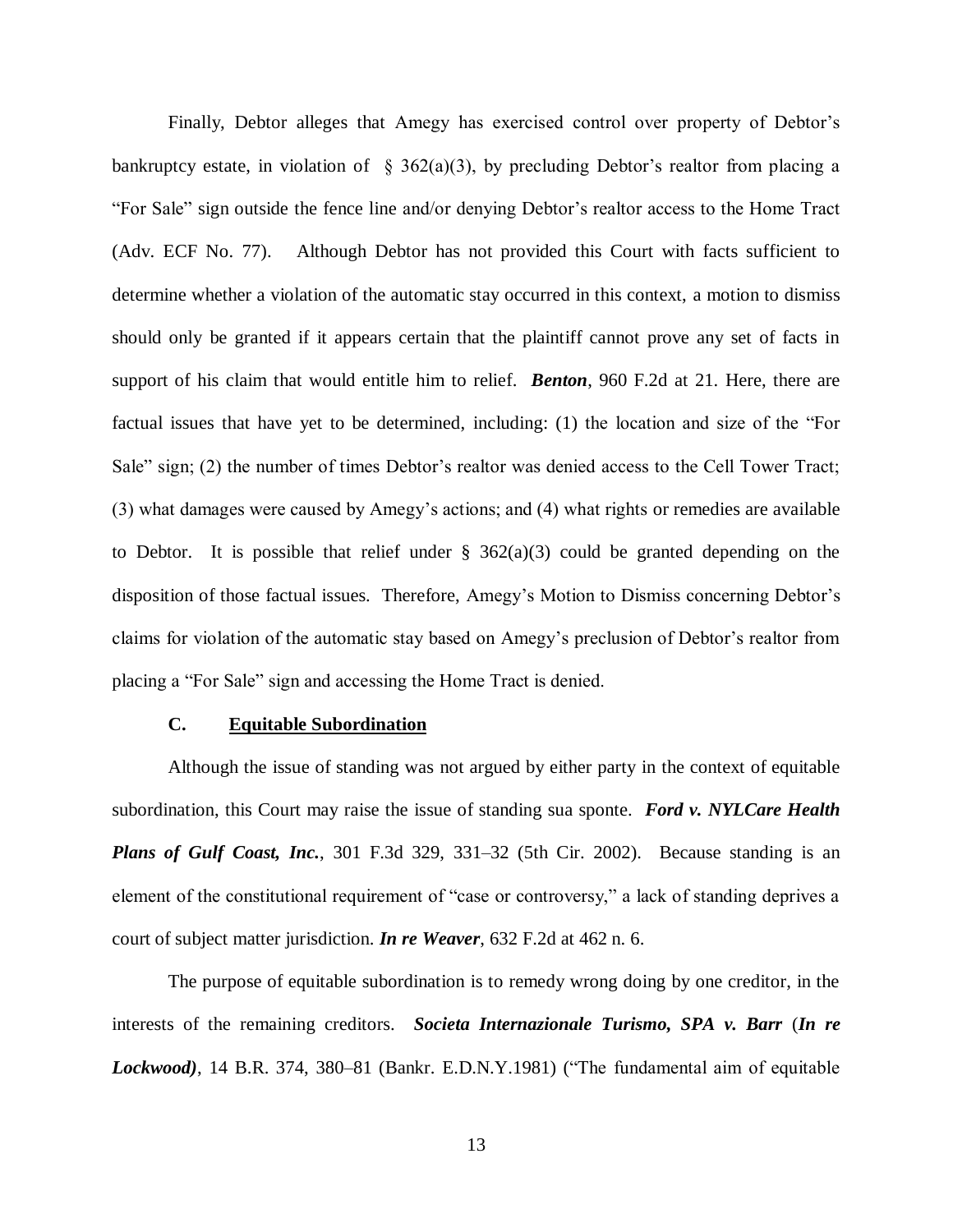subordination is to undo or offset any inequality in the claim position of a creditor that will produce injustice or unfairness to other creditors in terms of bankruptcy results."). Courts have consistently found that debtors lack standing to bring equitable subordination claims. *See Riccitelli v. Sensenwich (In re Riccitelli)*, 14 Fed. Appx. 57, 58 (2d Cir. 2001) (unpublished opinion) (dismissing Chapter 13 debtor's equitable subordination claim for lack of standing); *see also Wilkinson v. EMC Mortg. (In re Wilkinson)*, No. ADV 11-05056, 2012 WL 112945, at \*7 (Bankr. W.D. Tex. Jan. 12, 2012) (dismissing Chapter 7 debtors' equitable subordination claim for lack of standing); *Weeks v. Kinslow (In re Weeks)*, 28 B.R. 958, 960 (Bankr. W.D. Okla. 1983) (finding that Chapter 11 debtor had no standing to raise equitable subordination). Because Debtor lacks standing to bring a claim for equitable subordination, this Court must dismiss Debtor's equitable subordination claim for lack of subject matter jurisdiction. *Home Builders Ass'n of Miss., Inc.*, 143 F.3d at 1010.

### **CONCLUSION**

Having gone through the facts of the case and considered the arguments made by the parties, this Court finds that (1) Debtor's avoidance claims concerning the Home Tract are dismissed for lack of subject matter jurisdiction because Debtor does not have standing; (2) the co-debtor stay is annulled with respect to Debtor's wife; (3) this Court lacks subject matter jurisdiction over any claim for violation of the automatic stay predicated upon the existence of a Cell Tower Tract easement; (4) Amegy did not violate the automatic stay by foreclosing on the Corrected Deed of Trust; (5) Debtor's claims that Amegy violated the automatic stay by precluding Debtor's realtor from placing a "For Sale" sign and/or denying Debtor's realtor access to the Home Tract are not dismissed; and (6) Debtor's claims for equitable subordination